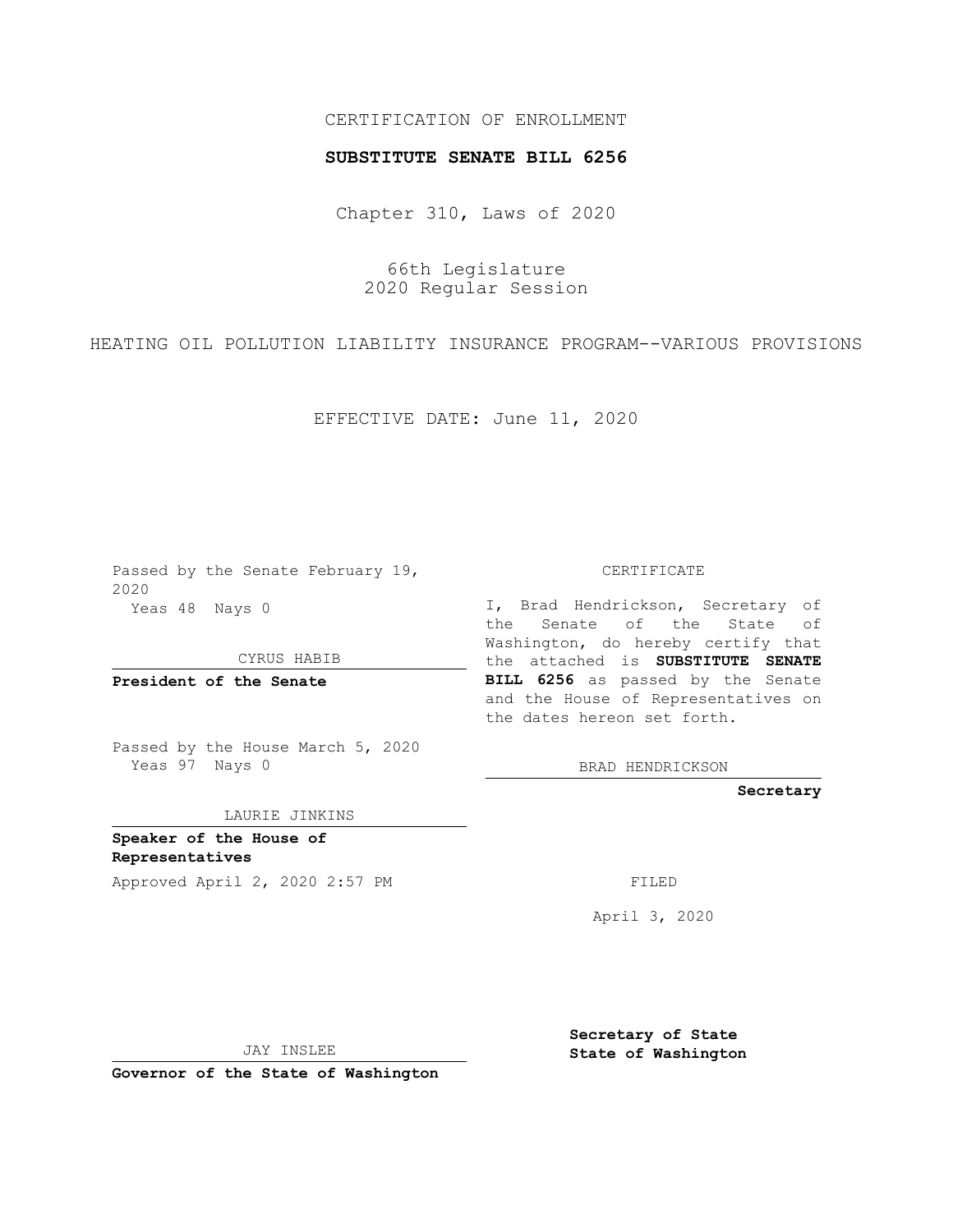### **SUBSTITUTE SENATE BILL 6256**

Passed Legislature - 2020 Regular Session

**State of Washington 66th Legislature 2020 Regular Session**

**By** Senate Environment, Energy & Technology (originally sponsored by Senators Wellman, Short, and Hasegawa; by request of Pollution Liability Insurance Agency)

READ FIRST TIME 01/27/20.

 AN ACT Relating to the heating oil insurance program; amending RCW 70.149.010, 70.149.040, 70.340.010, 70.340.020, 70.340.030, 70.340.050, 70.340.060, 70.340.090, and 70.340.130; adding a new section to chapter 70.149 RCW; and repealing RCW 70.149.050.

5 BE IT ENACTED BY THE LEGISLATURE OF THE STATE OF WASHINGTON:

6 **Sec. 1.** RCW 70.149.010 and 2017 c 23 s 1 are each amended to 7 read as follows:

8 ((It is the intent of the legislature to establish a temporary 9 regulatory program to assist owners and operators of petroleum 10 storage tank systems.)) The legislature finds that it is in the best 11 interests of all citizens for petroleum storage tank systems to be 12 operated safely and for tank leaks or spills to be dealt with 13 expeditiously. The legislature finds that it is appropriate for an 14 agency with expertise in petroleum to provide technical advice and 15 assistance to owners or operators when there has been a release. The 16 legislature further finds that while it is necessary to protect tank 17 owners from the financial hardship related to damaged heating oil 18 tanks, support can be provided through the agency's revolving loan 19 and grant program in chapter 70.340 RCW. ((The problem is especially 20 acute because owners and operators of heating oil tanks used for 21 space heating have been unable to obtain pollution liability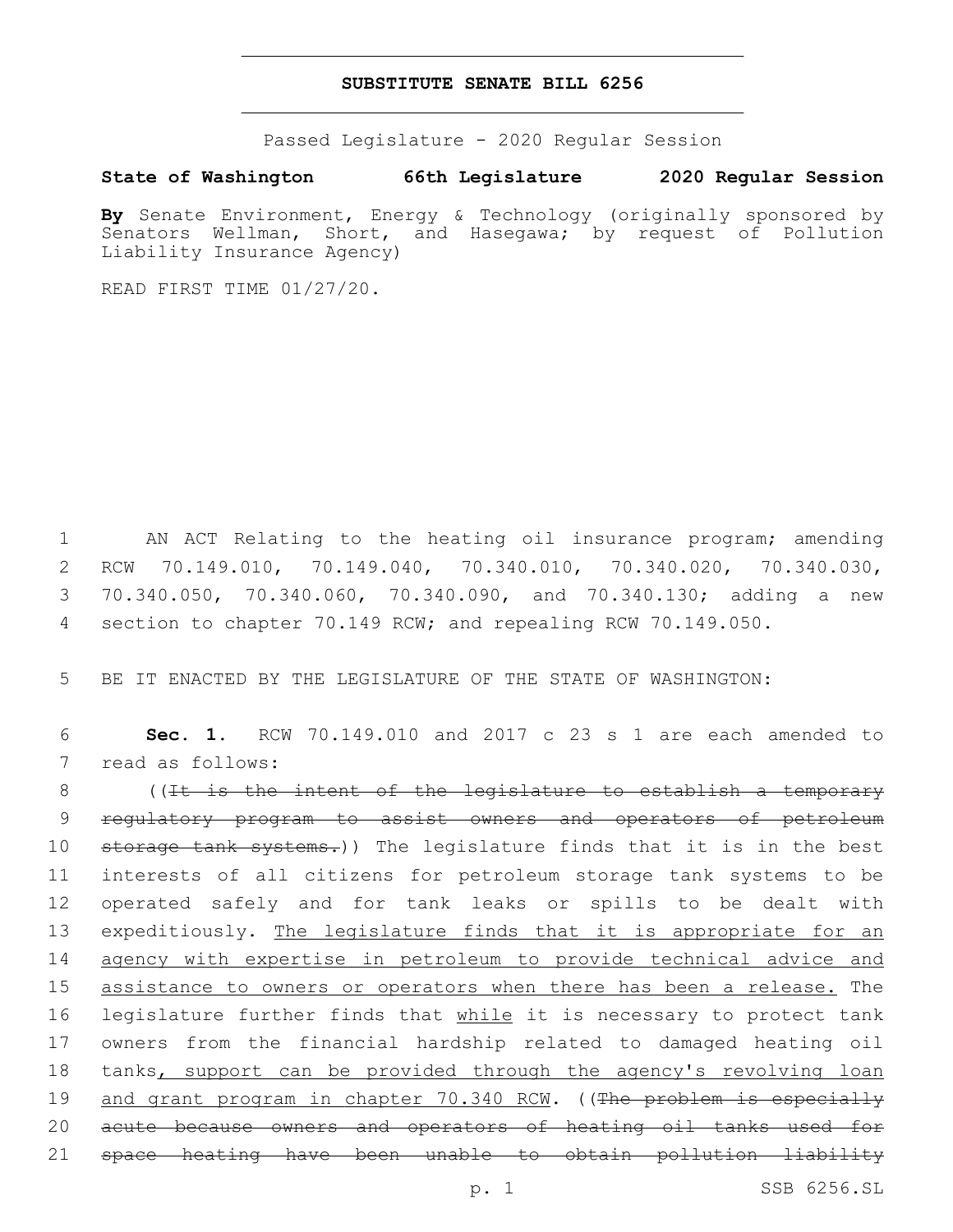insurance or insurance has been unaffordable.)) Therefore, the legislature intends to transition the pollution liability insurance program for heating oil tanks to a revolving loan and grant program, while maintaining the pollution liability insurance program for existing registrants.

 **Sec. 2.** RCW 70.149.040 and 2018 c 194 s 3 are each amended to 7 read as follows:

8 The director shall:

 (1) Design and implement a process to close out existing claims 10 under the heating oil pollution liability insurance program( $(\tau)$ 11 consistent with RCW 70.149.120, for)). During this process, the 12 director has authority to maintain the program providing pollution liability insurance for heating oil tanks that provides up to sixty thousand dollars per occurrence coverage and aggregate limits, not to 15 exceed fifteen million dollars each calendar year( $\sqrt{\tau}$  and protects the state of Washington from unwanted or unanticipated liability for 17 accidental release claims)). Claims received under the existing policy, which would result in payment in excess of fifteen million dollars in a calendar year may be paid out in the next calendar year. The heating oil pollution liability insurance program shall not register heating oil tanks for coverage under the heating oil 22 pollution liability insurance program after July 1, 2020;

 (2) Administer, implement, and enforce the provisions of this chapter. To assist in administration of the program, the director is authorized to appoint up to two employees who are exempt from the civil service law, chapter 41.06 RCW, and who shall serve at the 27 pleasure of the director;

 (3) Administer the heating oil pollution liability trust account, 29 as established under RCW 70.149.070;

 (4) Employ and discharge, at his or her discretion, agents, attorneys, consultants, companies, organizations, and employees as deemed necessary, and to prescribe their duties and powers, and fix 33 their compensation;

 (5) Adopt rules under chapter 34.05 RCW as necessary to carry out 35 the provisions of this chapter;

 (6) ((Design and from time to time revise a reinsurance contract providing coverage to an insurer or insurers meeting the requirements 38 of this chapter. The director is authorized)) Have the authority to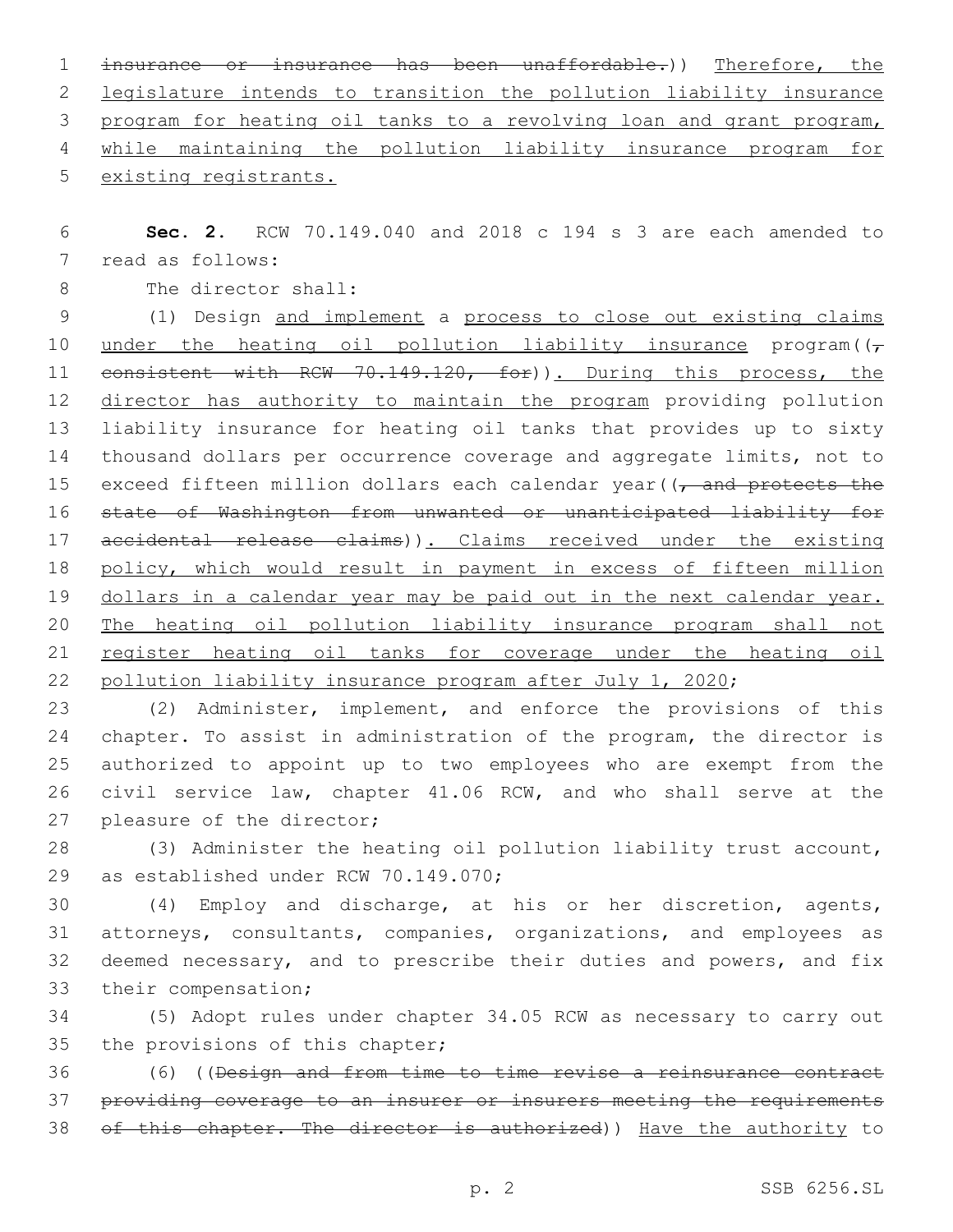provide reinsurance through the pollution liability insurance program 2 trust account;

 (7) ((Solicit bids from insurers and select an insurer to provide pollution liability insurance for third-party bodily injury and property damage, and corrective action to owners and operators of heating oil tanks;

# (8) Register, and design a means of accounting for, operating 8 heating oil tanks;

9 (9)) Implement a program to provide advice and technical assistance on the administrative and technical requirements of this chapter and chapter 70.105D RCW to persons who are conducting or otherwise interested in independent remedial actions at facilities where there is a suspected or confirmed release from the following petroleum storage tank systems: A heating oil tank; a decommissioned heating oil tank; an abandoned heating oil tank; or a petroleum storage tank system identified by the department of ecology based on the relative risk posed by the release to human health and the environment, as determined under chapter 70.105D RCW, or other 19 factors identified by the department of ecology.

 (a) Such advice or assistance is advisory only, and is not binding on the pollution liability insurance agency or the department 22 of ecology. As part of this advice and assistance, the pollution liability insurance agency may provide written opinions on whether independent remedial actions or proposals for these actions meet the substantive requirements of chapter 70.105D RCW, or whether the pollution liability insurance agency believes further remedial action is necessary at the facility. As part of this advice and assistance, the pollution liability insurance agency may also observe independent 29 remedial actions.

 (b) The agency is authorized to collect, from persons requesting advice and assistance, the costs incurred by the agency in providing such advice and assistance. The costs may include travel costs and expenses associated with review of reports and preparation of written opinions and conclusions. Funds from cost reimbursement must be deposited in the heating oil pollution liability trust account.

 (c) The state of Washington, the pollution liability insurance agency, and its officers and employees are immune from all liability, and no cause of action arises from any act or omission in providing, or failing to provide, such advice, opinion, conclusion, or 40 assistance;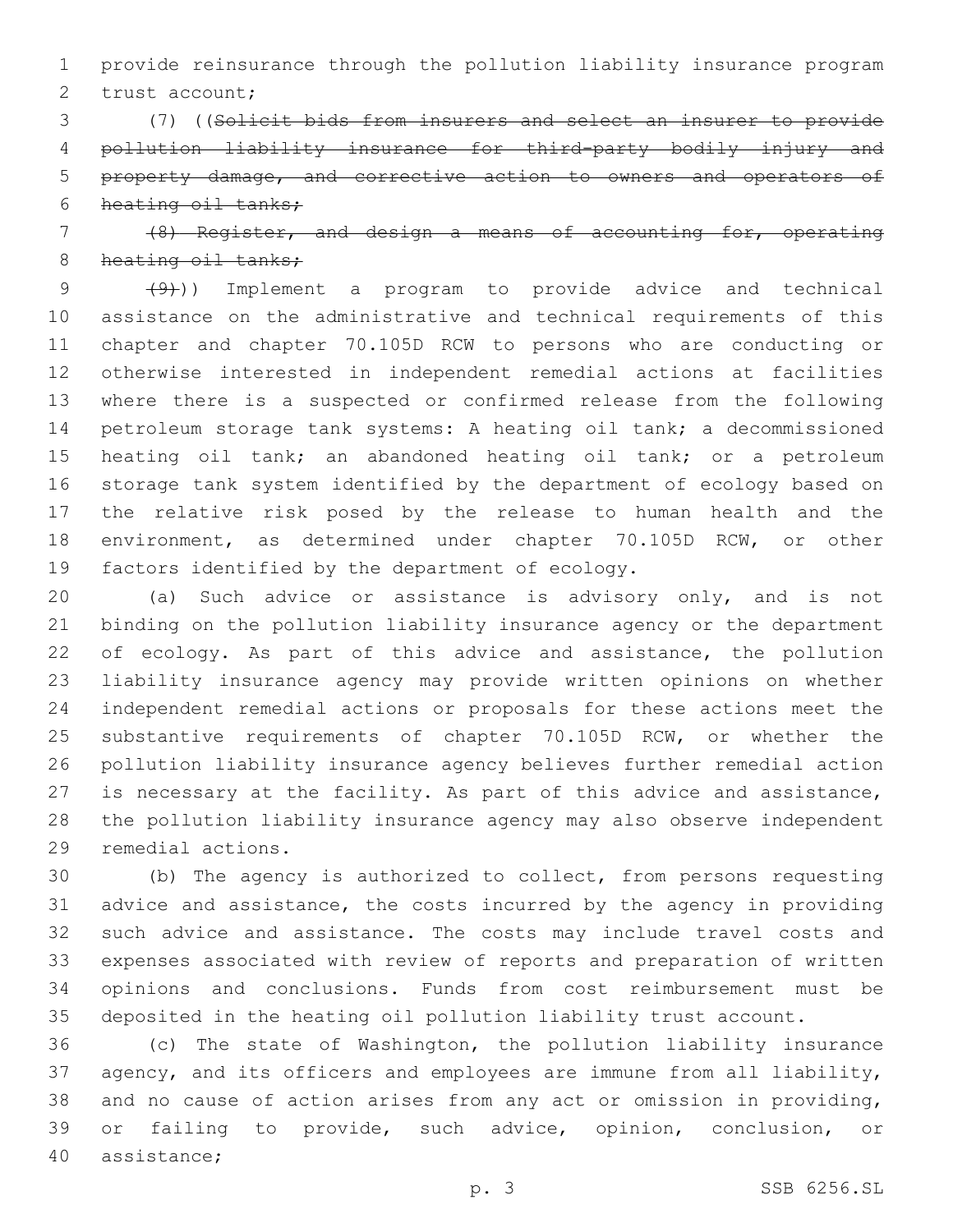(((10))) (8) Establish a public information program to provide information regarding liability, technical, and environmental requirements associated with active and abandoned heating oil tanks;

 (((11))) (9) Monitor agency expenditures and seek to minimize costs and maximize benefits to ensure responsible financial 6 stewardship;

7 (( $(12)$ )) (10) Study if appropriate user fees to supplement program funding are necessary and develop recommendations for 9 legislation to authorize such fees;

10 (((413))) (11) Establish requirements, including deadlines not to exceed ninety days, for reporting to the pollution liability insurance agency a suspected or confirmed release from a heating oil tank, including a decommissioned or abandoned heating oil tank, that may pose a threat to human health or the environment by the owner or operator of the heating oil tank or the owner of the property where 16 the release occurred;

17 (((414))) (12) Within ninety days of receiving information and having a reasonable basis to believe that there may be a release from a heating oil tank, including decommissioned or abandoned heating oil tanks, that may pose a threat to human health or the environment, perform an initial investigation to determine at a minimum whether such a release has occurred and whether further remedial action is necessary under chapter 70.105D RCW. The initial investigation may include, but is not limited to, inspecting, sampling, or testing. The director may retain contractors to perform an initial investigation 26 on the agency's behalf;

27 (((415))) (13) For any written opinion issued under subsection  $((+9)$ )  $(7)$  of this section requiring an environmental covenant as part of the remedial action, consult with, and seek comment from, a city or county department with land use planning authority for real property subject to the environmental covenant prior to the property 32 owner recording the environmental covenant; and

 $((+16))$   $(14)$  For any property where an environmental covenant has been established as part of the remedial action approved under 35 subsection  $((+9))$   $(7)$  of this section, periodically review the environmental covenant for effectiveness. The director shall perform a review at least once every five years after an environmental 38 covenant is recorded.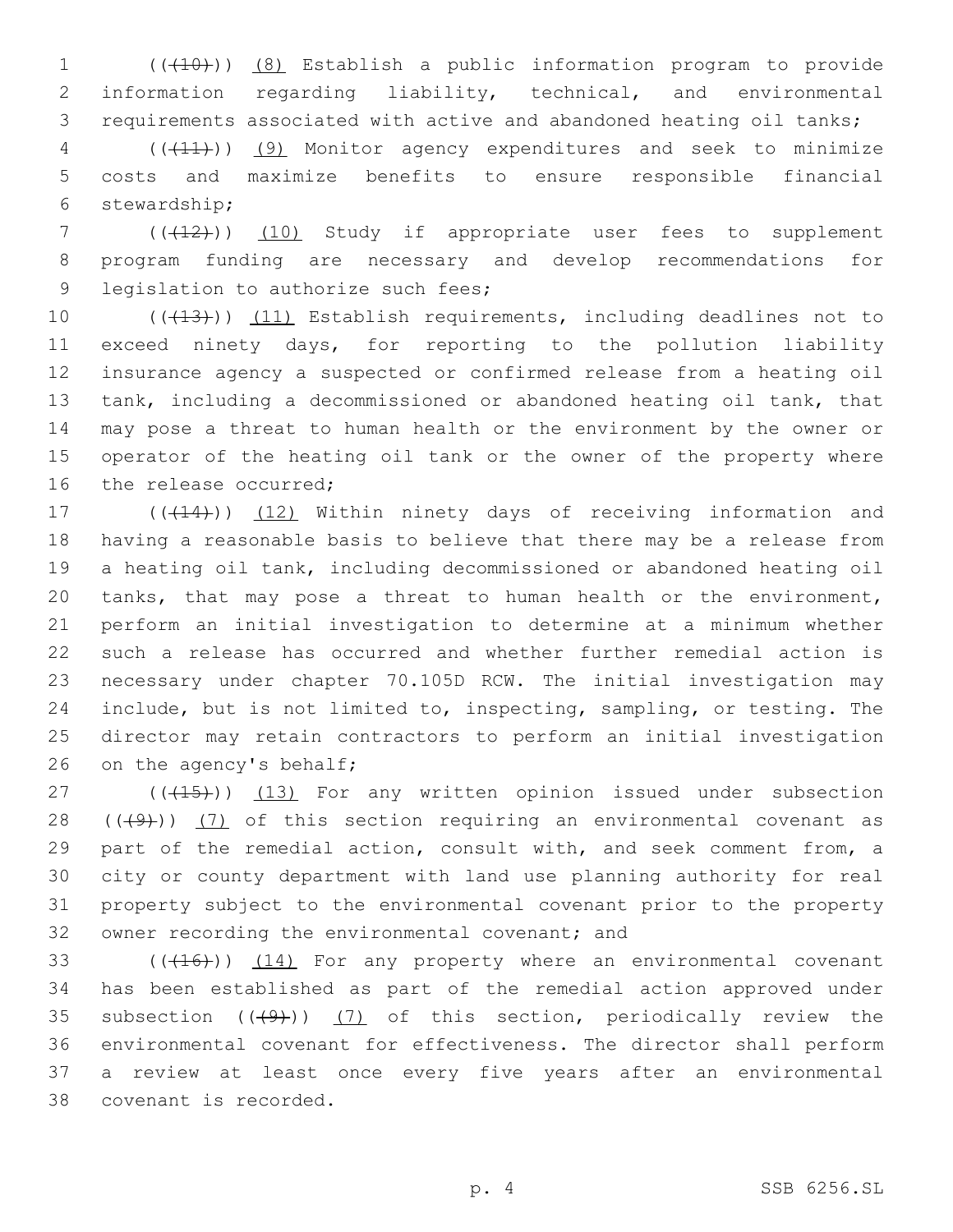NEW SECTION. **Sec. 3.** A new section is added to chapter 70.149 2 RCW to read as follows:

 To ensure the adoption of rules will not delay the process to close out existing claims under the heating oil pollution liability insurance program, the pollution liability insurance agency may continue to process claims through interpretative guidance pending 7 adoption of rules.

 **Sec. 4.** RCW 70.340.010 and 2016 c 161 s 1 are each amended to 9 read as follows:

 (1) The legislature intends for the pollution liability insurance agency to establish a revolving loan and grant program to assist owners and operators of petroleum underground storage tank systems 13 to:  $((+1))$  (a) Remediate past releases;  $((+2))$  (b) upgrade, replace, or remove petroleum underground storage tank systems to 15 prevent future releases; and  $((+3))$  (c) install new infrastructure 16 or retrofit existing infrastructure for dispensing or using renewable 17 or alternative energy.

 (2) Furthermore, the legislature intends for the revolving loan and grant program to assist owners and operators of heating oil tanks 20 to: (a) Remediate past releases; or (b) prevent future releases by upgrading, replacing, decommissioning, or removing heating oil systems.

 **Sec. 5.** RCW 70.340.020 and 2016 c 161 s 2 are each amended to read as follows:24

 The definitions in this section apply throughout this chapter 26 unless the context clearly requires otherwise.

 (1) "Agency" means the Washington state pollution liability 28 insurance agency.

 (2) "Heating oil tank" means a tank and its connecting pipes, whether above or below ground, or in a basement, with pipes connected to the tank for space heating of human living or working space on the premises where the tank is located.

 (3) "Local government" means any political subdivision of the state, including a town, city, county, special purpose district, or 35 other municipal corporation.

36  $((+3+))$   $(4)$  "Operator" means any person in control of, or having responsibility for, the daily operation of a petroleum underground storage tank system, including a heating oil tank system.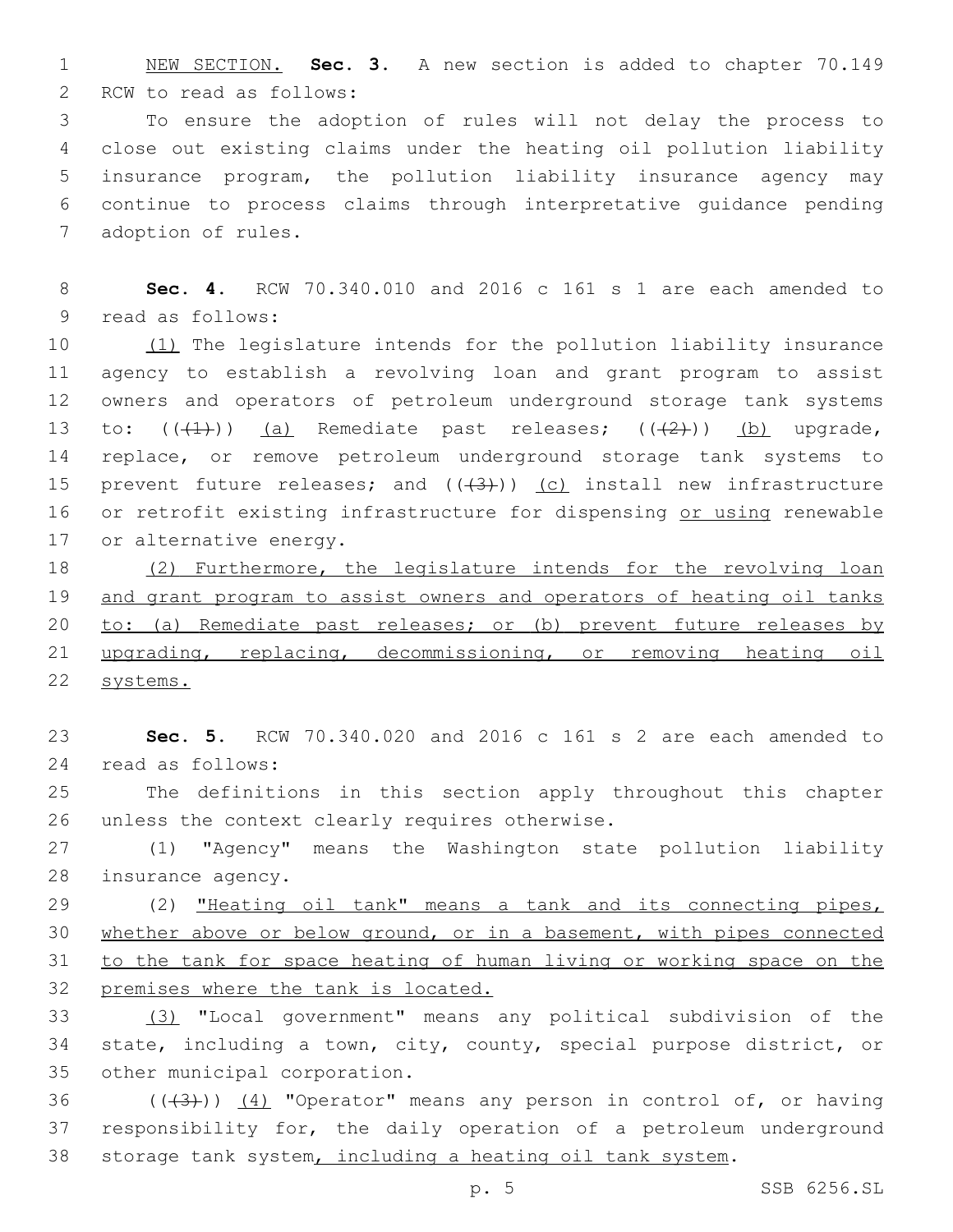1 (( $(4)$ )) (5) "Owner" means any person who owns a petroleum 2 underground storage tank system, including a heating oil tank system.

3 (((+5))) (6) "Petroleum underground storage tank system" means an 4 underground storage tank system regulated under chapter 90.76 RCW or 5 subtitle I of the solid waste disposal act (42 U.S.C. chapter 82, 6 subchapter IX) that is used for storing petroleum.

7 (((6)) (7) "Release" has the same meaning as defined in RCW 70.105D.020.8

9  $((+7)$ )  $(8)$  "Remedial action" has the same meaning as defined in 10 RCW 70.105D.020.

11 (((8)) (9) "Underground storage tank facility" means the 12 location where one or more underground storage tank systems are 13 installed. A facility encompasses all contiguous real property under 14 common ownership associated with the operation of the underground 15 storage tank system or systems.

16 (((49)) (10) "Underground storage tank system" means an 17 underground storage tank, connected underground piping, underground 18 ancillary equipment, and containment system, if any, and includes any 19 aboveground ancillary equipment connected to the underground storage 20 tank or piping, such as dispensers.

21 **Sec. 6.** RCW 70.340.030 and 2016 c 161 s 3 are each amended to 22 read as follows:

23 (1) The agency shall establish an underground storage tank 24 revolving loan and grant program to provide loans or grants to owners 25 or operators to:

 (a) Conduct remedial actions in accordance with chapter 70.105D RCW, including investigations and cleanups of any release or threatened release of a hazardous substance at or affecting an underground storage tank facility, provided that at least one of the releases or threatened releases involves petroleum;

 (b) Upgrade, replace, or permanently close a petroleum underground storage tank system in accordance with chapter 90.76 RCW or subtitle I of the solid waste disposal act (42 U.S.C., chapter 82, 34 subchapter IX), as applicable;

35 (c) Install new infrastructure or retrofit existing 36 infrastructure at an underground storage tank facility for dispensing 37 or using renewable or alternative energy for motor vehicles, 38 including electric vehicle charging stations, when conducted in 39 conjunction with either (a) or (b) of this subsection;  $((\theta \hat{r}))$ 

p. 6 SSB 6256.SL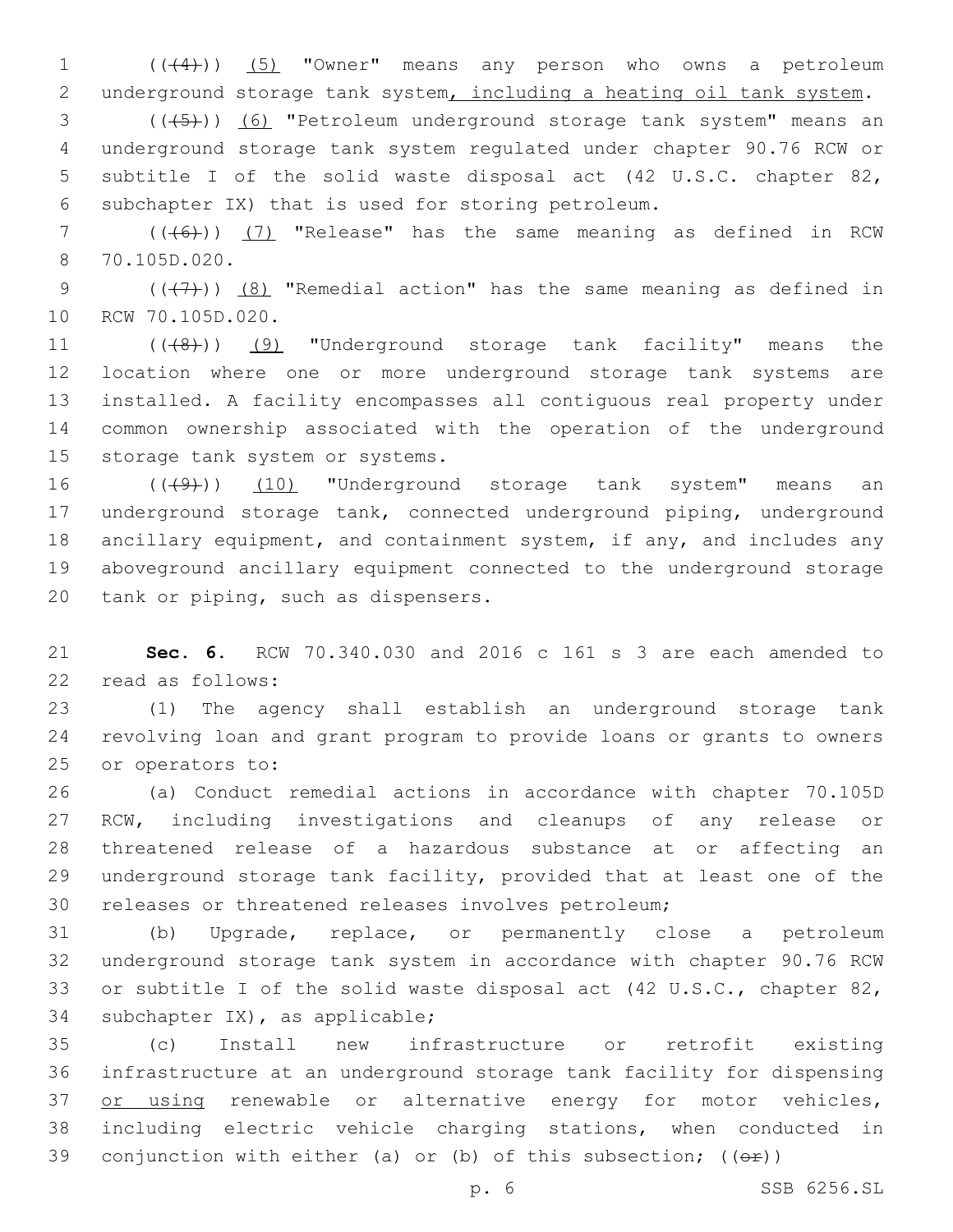(d) Install and subsequently remove a temporary petroleum aboveground storage tank system in compliance with applicable laws, when conducted in conjunction with either (a) or (b) of this subsection;

 (e) Conduct remedial actions in accordance with chapter 70.105D RCW, including investigation and cleanup of any release or threatened releases of petroleum from a heating oil tank; or

8 (f) Prevent future releases by upgrading, replacing, 9 decommissioning, or removing a heating oil tank.

 (2) The maximum amount that may be loaned or granted under this program to an owner or operator for a single underground storage tank facility is two million dollars and for a single heating oil tank 13 seventy-five thousand dollars.

 **Sec. 7.** RCW 70.340.050 and 2016 c 161 s 5 are each amended to 15 read as follows:

 The agency shall partner and enter into a memorandum of agreement with the department of health to implement the revolving loan and 18 grant program.

19 (1) The agency shall ((select)) approve recipients for loans and 20 grants ((recipients)), structure funding offers to protect applicants with limited economic resources, and manage the work conducted under 22 RCW 70.340.030(1).

 (2) The department of health shall administer the loans and grants to qualified recipients as determined by the agency.

 (3) The department of health may collect, from persons requesting financial assistance, loan origination fees to cover costs incurred by the department of health in operating the financial assistance 28 program.

 (4) The agency may use the moneys in the pollution liability insurance agency underground storage tank revolving account to fund the department of health's operating costs for the program.

 **Sec. 8.** RCW 70.340.060 and 2016 c 161 s 6 are each amended to 33 read as follows:

 (1) The agency may conduct remedial actions and investigate or clean up a release or threatened release of a hazardous substance at or affecting an underground storage tank facility if the following 37 conditions are met: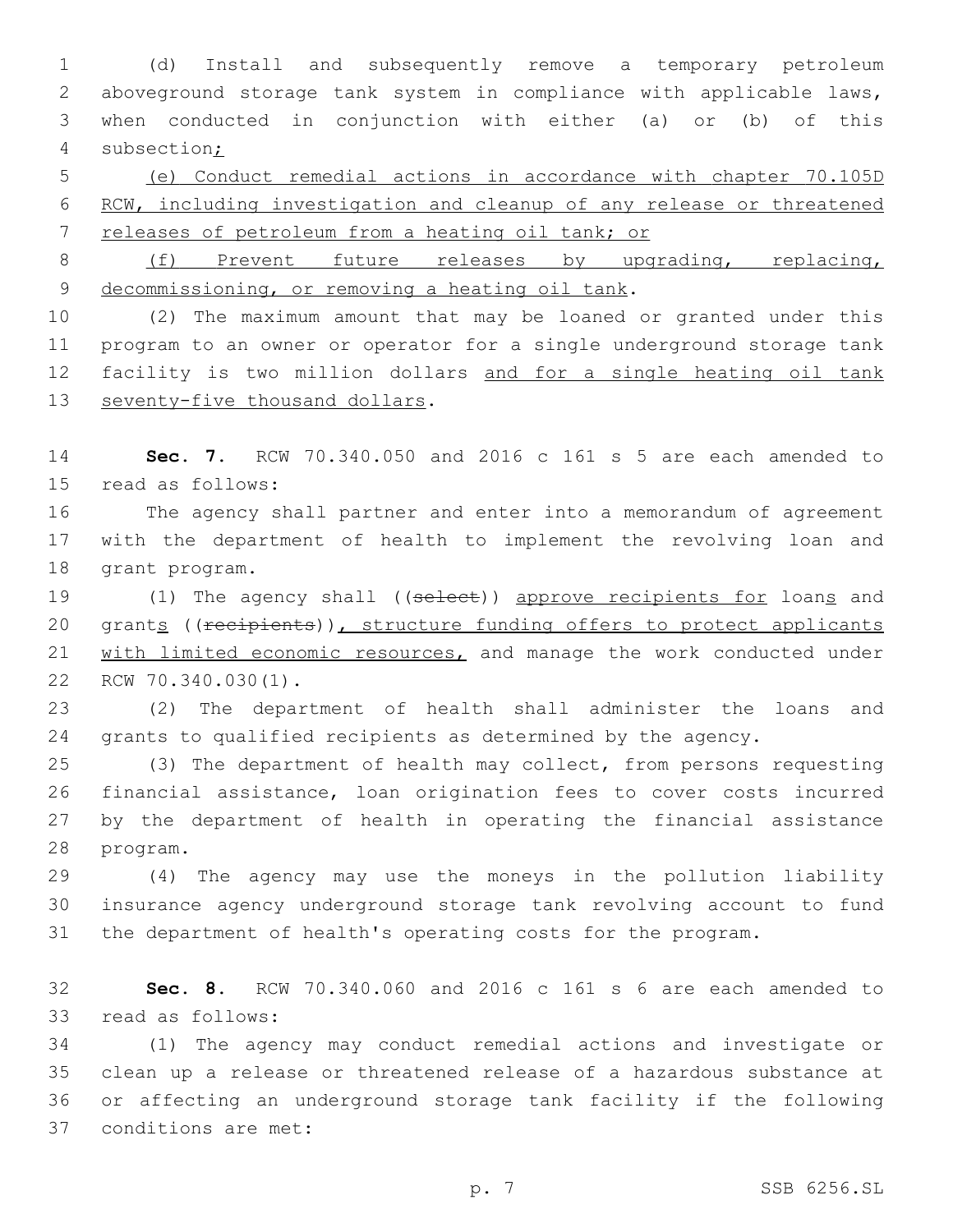(a) The owner or operator received a loan or grant for the underground storage tank facility under the revolving program created 3 in this chapter for two million dollars or less;

 (b) The remedial actions are conducted in accordance with the 5 rules adopted under chapter 70.105D RCW;

 (c) The owner of real property subject to the remedial actions 7 provides consent for the agency to:

(i) Recover the remedial action costs from the owner; and

 (ii) Enter upon the real property to conduct remedial actions limited to those authorized by the owner or operator. Remedial actions must be focused on maintaining the economic vitality of the property. The agency or the agency's authorized representatives shall give reasonable notice before entering property unless an emergency 14 prevents the notice; and

 (d) The owner of the underground storage tank facility consents to the agency filing a lien on the underground storage tank facility 17 to recover the agency's remedial action costs.

 (2) The agency may conduct the remedial actions authorized under subsection (1) of this section using the moneys in the pollution liability insurance agency underground storage tank revolving account, as required under RCW 70.340.050. However, for any remedial action where the owner or operator has received a loan or grant, the agency may not expend more than the difference between the amount 24 loaned or granted and two million dollars.

25 ((43) The agency may request informal advice and assistance and written opinions on the sufficiency of remedial actions from the 27 department of ecology under RCW  $70.105D.030(1)(i).)$ 

 **Sec. 9.** RCW 70.340.090 and 2016 c 161 s 9 are each amended to 29 read as follows:

 By September 1st of each even-numbered year, the agency must provide the office of financial management and the appropriate legislative committees a report on the agency's activities supported by expenditures from the pollution liability insurance agency underground storage tank revolving account. The report must at a 35 minimum include:

 (1) The amount of money the legislature appropriated from the pollution liability insurance agency underground storage tank revolving account under RCW 70.340.080 during the last biennium;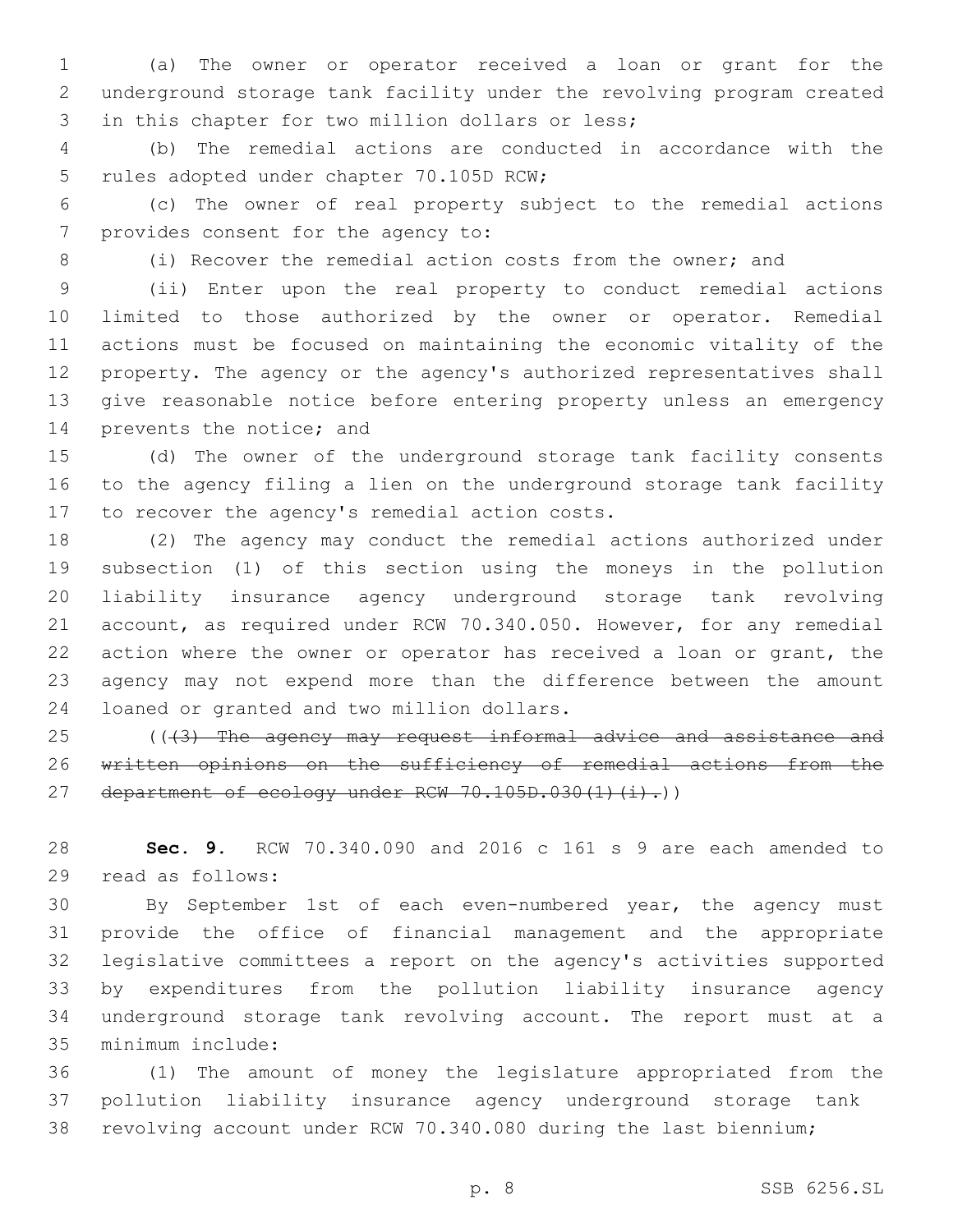(2) For the previous biennium, the total number of loans and grants, the amounts loaned or granted, sites cleaned up, petroleum underground storage tank systems or heating oil tanks upgraded, replaced, or permanently closed, and jobs preserved;

 (3) For each loan and grant awarded during the previous biennium, the name of the recipient, the location of the underground storage tank facility, a description of the project and its status, the 8 amount loaned, and the amount repaid. For loans and grants awarded for heating oil tanks, only the general location, status, amount 10 loaned, and the amount repaid must be provided;

 (4) For each underground storage tank facility where the agency conducted remedial actions under RCW 70.340.060 during the previous biennium, the name and location of the site, the amount of money used to conduct the remedial actions, the status of remedial actions, whether liens were filed against the underground storage tank 16 facility under RCW 70.340.070, and the amount of money recovered; and (5) The operating costs of the agency and department of health to

carry out the purposes of this chapter during the last biennium.

 **Sec. 10.** RCW 70.340.130 and 2017 3rd sp.s. c 4 s 6015 are each 20 amended to read as follows:

 (1) On July 1, 2016, if the cash balance amount in the pollution liability insurance program trust account exceeds seven million five hundred thousand dollars after excluding the reserves under RCW 70.148.020(2), the state treasurer shall transfer the amount exceeding seven million five hundred thousand dollars, up to a transfer of ten million dollars, from the pollution liability insurance program trust account into the pollution liability insurance agency underground storage tank revolving account. If ten million dollars is not available to be transferred on July 1, 2016, then by the end of fiscal year 2017, if the cash balance amount in the pollution liability insurance program trust account exceeds seven million five hundred thousand dollars after excluding the reserves under RCW 70.148.020(2), the state treasurer shall transfer the amount exceeding seven million five hundred thousand dollars from the pollution liability insurance program trust account into the pollution liability insurance agency underground storage tank revolving account. The total amount transferred in fiscal year 2017 from the pollution liability insurance program trust account into the